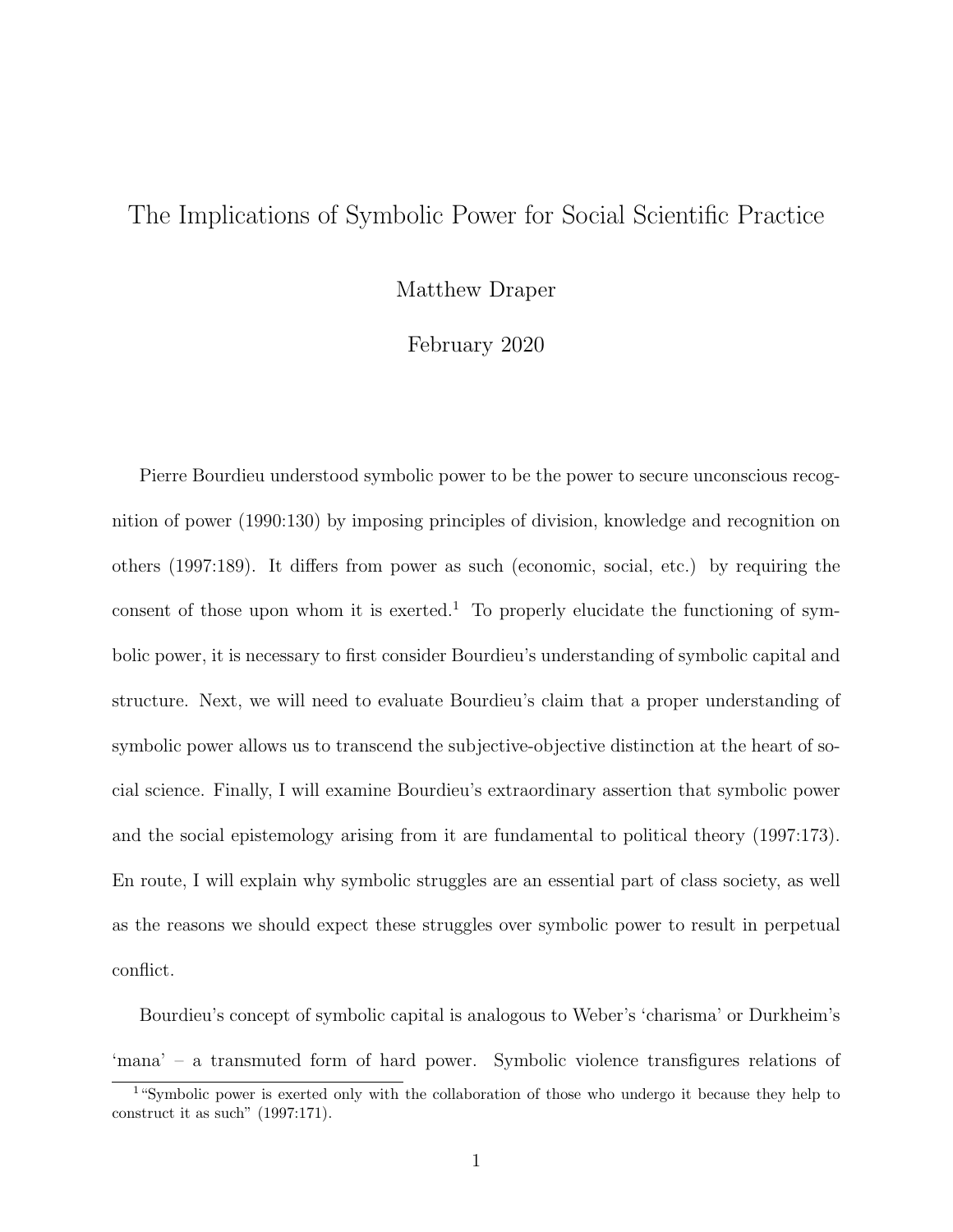domination and submission into affective relations, transmuting power into charisma.<sup>2</sup> This results in a "capital of recognition," permitting its holder to exert changes in the symbolic system (1998:102). In effect, symbolic capital arises when an ordinary property of one social agent is perceived by other agents and thereby becomes a symbolically effective property that, because it responds to socially constituted collective expectations and beliefs, is capable of exerting action at a distance "like a veritable magic power" (1998:102). But the scope of this transmutation is not unlimited. For the symbolic act to exert this sort of magical effect, it is necessary for "prior work – often invisible" to have produced among those who submit to the act of imposition "the dispositions necessary for them to feel they have obeyed without even posing the question of obedience."<sup>3</sup> Symbolic violence is thus "the violence which extorts submission which is not perceived as such" (1998:103).<sup>4</sup>

By contrast, Bourdieu's concept of structure is idiosyncratic and revisionist. He calls himself a practitioner of "constructivist structuralism," but takes great pains to distinguish this from structuralism as practiced by Sassure and Lévi-Strauss (and, one would assume, Derrida and Foucault, at least the Foucault of Les mots et les choses). He understands structuralism to mean the real existence of objective structures independent of the consciousness and will of agents, capable of guiding and constraining their practices. By constructivism,

<sup>&</sup>lt;sup>2</sup> "The charismatic leader manages to be for the group what he is for himself, instead of being for himself, like those dominated in the symbolic struggle, what he is for others. He 'makes' the opinion which makes him; he constitutes himself as an absolute by a manipulation of symbolic power which is constitutive of his power since it enables him to produce and impose his own objectification" (1984:208).

<sup>&</sup>lt;sup>3</sup>I think that on reflection Bourdieu would prefer not to have said that the dominated "feel they have obeyed" here, but rather that they feel that compliance is simply right, or what they would have done in any case.

<sup>4</sup>"The classificatory system as a principle of logical and political division only exists and functions because it reproduces, in a transfigured form...the generally gradual and continuous differences which structure the established order; but it makes its own, that is, specifically symbolic, contribution to the maintenance of that order only because it has the specifically symbolic power to make people see and believe which is given by the imposition of mental structures." (1984:480).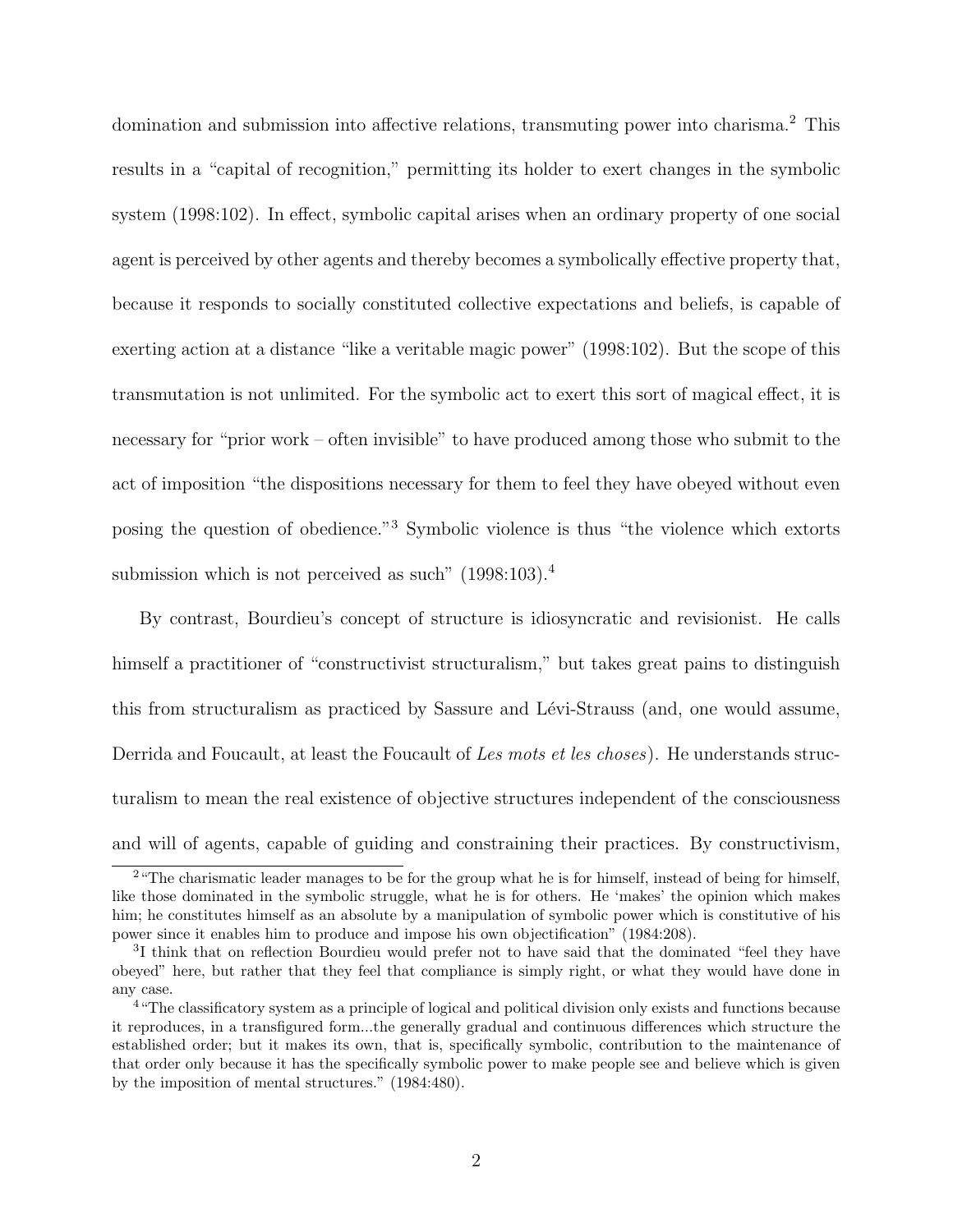he means that schemes of perceptions, thought and action (habitus) and social structures and classes (fields) are socially determined (1989:14). He is thus positing what might seem a contradiction – that the structures that take on objective force in guiding behavior are nevertheless socially determined.<sup>5</sup>

Drawing on these concepts, Bourdieu understands symbolic power to be a "power to construct reality," or the power to establish a "gnoseological order<sup>6"</sup>  $(1977:114)$ .<sup>7</sup> Calling it a "subordinate" form of power mediated through symbolic systems, he argues that this process has heretofore been misunderstood, resulting in a fruitless debate between idealists and structuralists. He argues that "the theoretical achievements of social science as a whole. . . must be integrated (and transcended) in order to produce an adequate theory of symbolic power" (1977:112). He argues that while one school, associated with Kant, Humboldt and Cassirer, understands symbolic systems as the symbolic forms by which we construct reality<sup>8</sup> and defines objectivity as "the agreement of subjectivities" (consensus), another school, associated with Sassure and Lévi-Strauss<sup>9</sup>, understands reality to be a "structured structure" and language to be a structured medium. Calling the first group "idealists" and the second group "structuralists," Bourdieu distinguishes both sets of claims from a tradition of Marx-

<sup>&</sup>lt;sup>5</sup>A subjective phenomenon with objective force (1984:484) is typically called a social norm. Bourdieu never mentions this concept in any of his writing, but there exists substantial scholarship on social norms across the social sciences, particularly in cognitive science. Notable scholars include Robert Cialdini, Dan Sperber, and Christina Bicchieri. They do not appear to cite Bourdieu. It seems almost incredible that these literatures could not be in contact, but if they are not, it is long past time for a fruitful mutual reconnaissance.

<sup>&</sup>lt;sup>6</sup>It is unclear whether Bourdieu means to distinguish a gnoseological order from an epistemological order. The etymology indicates identity, but Kant maintained a distinction (c.f. intellectus ectypus).

<sup>7</sup>"What is at stake in the struggles about the meaning of the social world is power over the classificatory schemes and systems which are the basis of the representations of the groups and therefore of their mobilization and demobilization" (1984:479).

<sup>8</sup>See Panofsky, Perspective as Symbolic Form (1927).

<sup>9</sup>Though Bourdieu is elsewhere explicit that Durkheim understood the irreducibility of symbolism to mere communication (1977:114), thus acknowledging its inescapably political aspect).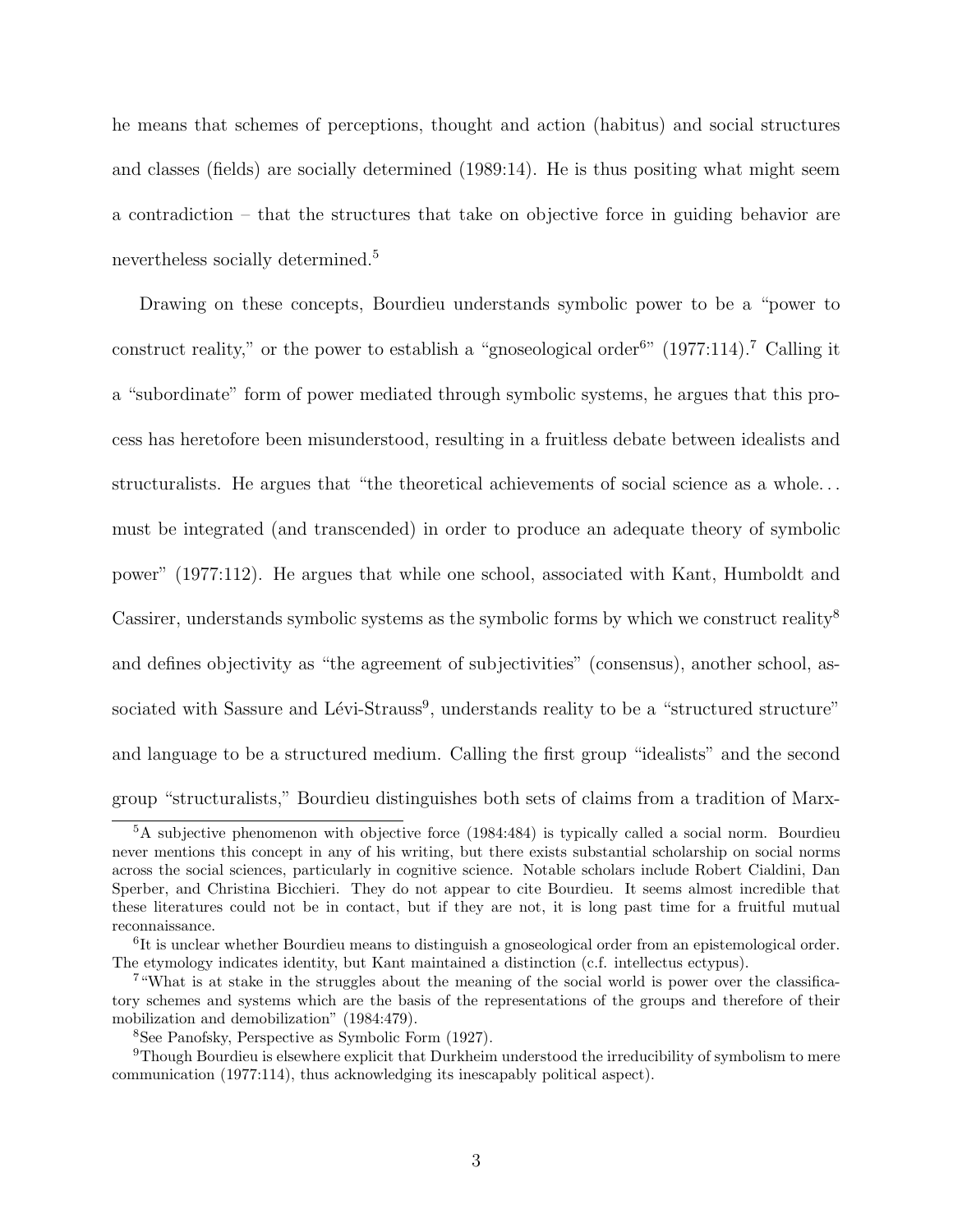ist functionalism which interprets ideologies as purely in the service of sectional interests  $(1977:114).$ 

Ultimately, Bourdieu dissents from all three interpretations, offering his own synthesis and proposing to "transcend the forced choice between. . . models which describe social relations in power relations and. . . models which see them as relations of communication" (1977:117). He identifies a widely-shared "symbolist fallacy" of reducing power relations to relations of communication, and proposes instead that symbolic systems are both structuring and structured instruments of communication and knowledge, and that this dual status allows them to serve simultaneously as mechanisms for legitimating domination (1977:115). Arguing that different classes and class fractions are perpetually engaged in a specifically symbolic struggle to impose "the definition of the social world most in conformity with their interests," Bourdieu suggests that the field of ideological positions reproduces (in a transfigured form) the field of social positions. This symbolic struggle occurs on two levels simultaneously – directly, at the level of the "symbolic conflicts of everyday life," and indirectly through "the struggle waged by the "specialists in symbolic production" where the object at stake is "the monopoly of legitimate symbolic violence. . . the power to impose (and even indeed to inculcate) instruments of knowledge and expression of social reality (taxonomies) which are arbitrary but unrecognized as such" (1977:115).

These ideological specialists make ideas explicit and systematize them, achieving the conversion of practical mastery to symbolic mastery, which permits them to "transform the unsayable into the sayable and to transgress the bounds of the unthinkable" (1977: note 10). The field of symbolic production is thus a microcosm of the struggle between the classes: specialists in symbolic production compete with one another and attempt to serve their own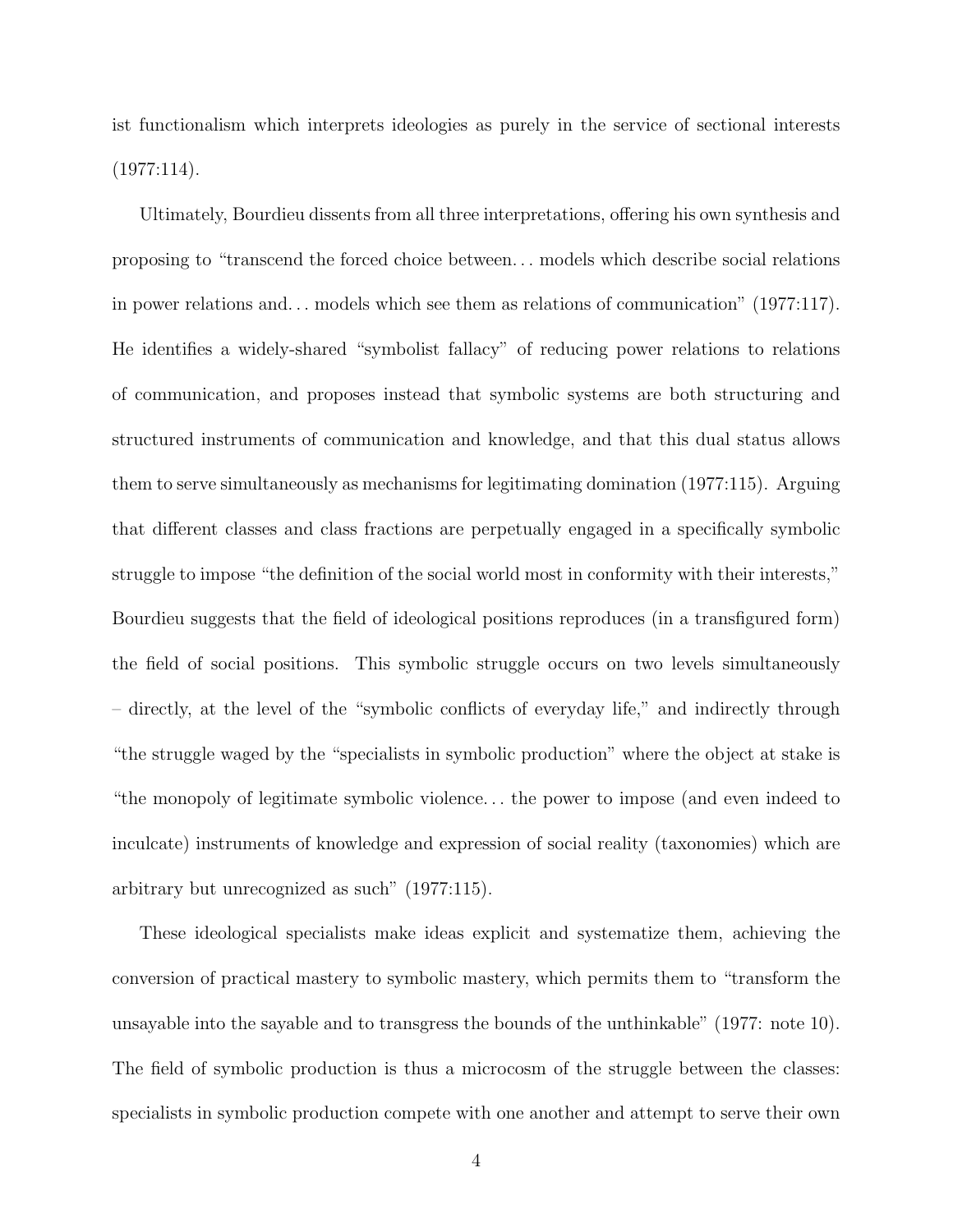interests in the struggle internal to their particular field of production, but by so doing they perform the alchemy of making the unthinkable thinkable and thereby serve the interests of classes or class fractions external to their field. The dominant class is thus the locus of a struggle for the "hierarchy of principles of hierarchization".<sup>10</sup> One of the things at stake in this struggle between classes is the exchange rate for conversion (reconversion) of different types of capital, and this exchange rate is particularly implicated in the struggle over the dominant principle of domination<sup>11</sup> (1984:125).

Bourdieu expected that the struggle for distinction would constantly be moving into new areas, as the dominant class will reliably seek to discredit the values recognized by the dominated fraction of the dominant class (intellectuals) and the petty bourgeoisie, driving them into new fields  $(1984:78,93)$ .<sup>12</sup> The struggle will also be perpetuated by the constant devaluation of credentials resulting from horizontal transfer into prestigious fields (1984:134).<sup>13</sup> Despite its perpetual nature, symbolic structure need not be destabilizing. On the contrary, Bourdieu argues that because structures of perception and appreciation fundamentally incorporate objective structures that are themselves fairly stable, the struggle for the distribution of symbolic capital will likewise be stable  $(1998:104).<sup>14</sup>$ 

<sup>&</sup>lt;sup>10</sup>Bourdieu credits Weber with moves in this direction, specifically his focus on the "producers of the religious message" and the specific (positional) interests motivating them (1998:57).

<sup>11</sup>Whether the dominant principle of domination will be economic, cultural or social. Much of this discussion (see pp. 124-5 et infra) recalls Walzer 1983.

<sup>&</sup>lt;sup>12</sup> "Thus, what is nowadays called the 'counter-culture' may well be the product of the endeavour of newstyle autodidacts to free themselves from the constraints of the scholastic market. They strive to do so by producing another market, with its own consecrating agencies, that is, like the high-society or intellectual markets, capable of challenging the pretension of the educational system to impose the principles of evaluation of competences and manners which reign in the scholastic market, or at least its most 'scholastic' sectors, on a perfectly unified market in cultural goods" (1984:96).

<sup>&</sup>lt;sup>13</sup>This horizontal movement can be slowed or blocked by the establishment of a numerus clausus, a sort of exclusionary device resembling the Venetian Serrata or a modern bar association.

<sup>&</sup>lt;sup>14</sup>I am inclined to press Bourdieu on this point. There is no logical reason why an index of stable categories cannot itself be unstable.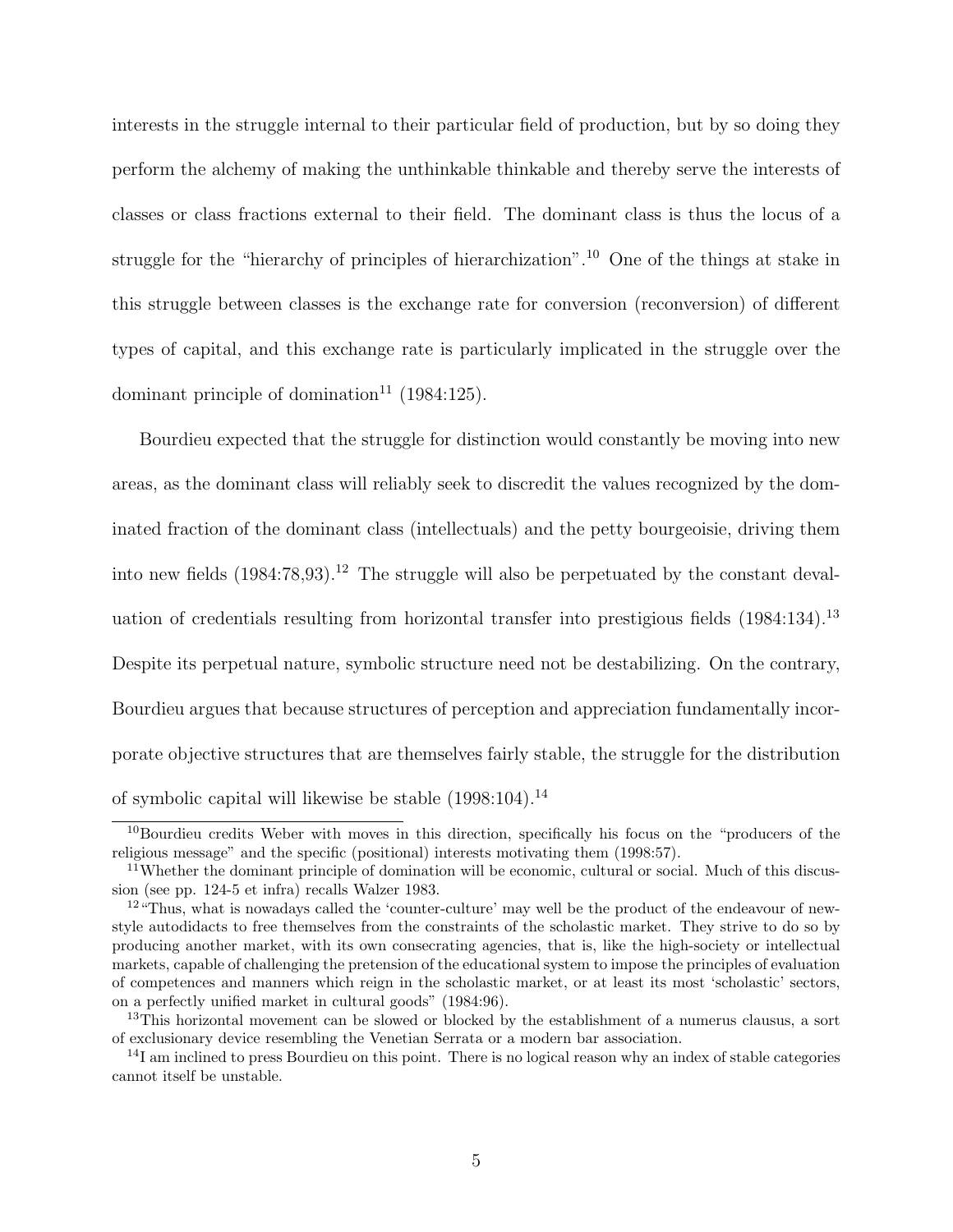Despite this perpetual conflict in conditions, Bourdieu expected long-term stability of social positions.<sup>15</sup> He argued that the faculty of taste, by encoding existing power relations as symbolic power, will confine a 'taste' for politics to those with a hope of exerting political impact  $(1984:398,470).$ <sup>16</sup> He also thought that the natural human tendency to generate concepts by dichotomizing would produce an endless supply of in-groups and out-groups (1984:479). Arguing that we employ distinctions for the purposes of entrenching monopoly positions and attaching out-group markers to others, Bourdieu observes that this collective representation also frequently leads to unintended consequences, making for further natural variation in conditions (1984:480). What is more, because "the order of words never exactly reproduces the order of things, space exists for "symbolic strategies" aimed at exploiting the discrepancies between the nominal and the real and (sometimes) achieving actual social transition  $(1984:481).^{17}$ 

As a result of their centrality to the struggle for symbolic domination, Bourdieu argues that instruments of communication and knowledge are ultimately only coherent when viewed from the perspective of power (ruling out, *inter alia*, semiotics), but that they are also

<sup>&</sup>lt;sup>15</sup> "permanence can be ensured by change and... structure perpetuated by movement... the imposition of legitimate needs and access to the means of satisfying them, do not [contra Marx] necessarily threaten the survival of the system. . . the structural gap and the corresponding frustrations are the very source of the reproduction through displacement which perpetuates the structure of positions while transforming the 'nature' of conditions" (1984:165).

 $16$ "[T]he antinomy between democratic spontaneism, which grants everyone the right and duty to have an opinion, regardless of sex and class, and technocratic aristocracy, which restricts opinion to 'experts' elected for their 'intelligence' and 'competence', finds a practical solution in the mechanisms [of taste] which induce the 'free' self-exclusion of those whom technocratic selection would exclude in any case...'Interest' or 'indifference' towards politics would be better understood if it were seen that the propensity to use a political power is commensurate with the reality of this power, or, in other words, that indifference is only a manifestation of impotence" (1984:406).

<sup>&</sup>lt;sup>17</sup>Bourdieu's discussion of stability recalls Machiavelli's concept of stability despite (indeed because of) constant political flux (Discourses I.vi), as well as Madison's argument that the balance of forces in society would be a source of political stability (Federalist 10, 51). Elsewhere, I have referred to this concept as "dynamic equilibrium." All three systems allow us to dispense with troublesome concepts like "the general will".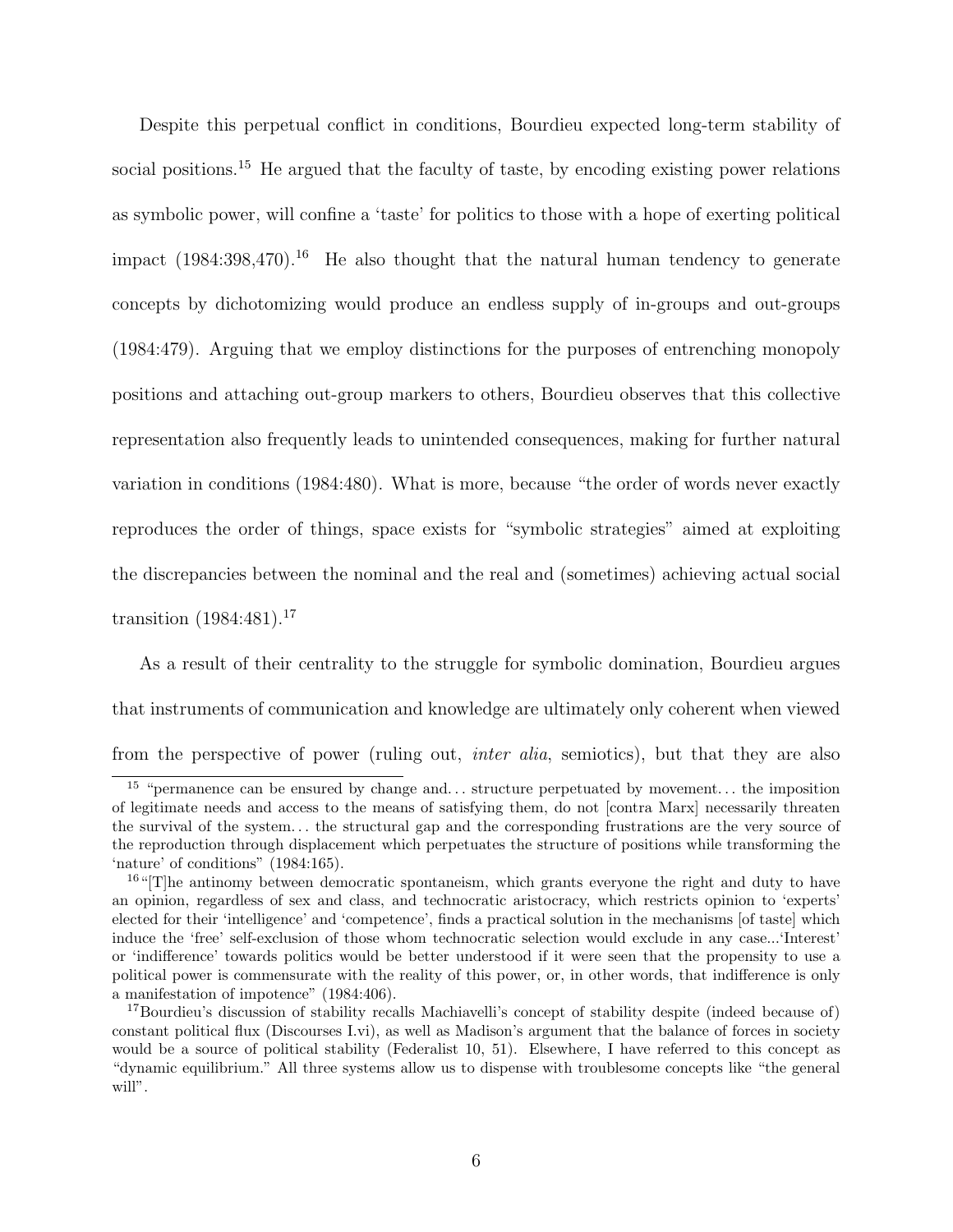doubly determined, containing both an element of social resonance with some class or class fraction and some quantum of individual initiative on the part of the ideological innovator (1977:116). Structuralists erred by attempting to understand them on the basis of their own logic, but Marxists missed the vital importance of the competition for prestige among ideological innovators (and thus committed "crude reduction" ). Bourdieu suggests that his interpretation allows us to avoid the Marxist reduction without "succumbing to the idealist illusion" that ideological productions can be understood as self-sufficient wholes. Indeed, on Bourdieu's reading the very "natural attitude" (primary experience of the world of common sense) noted by phenomenologists is "a politically produced relation," as are the categories of perception that sustain it (1998:56). Interestingly, because the field of ideological production is homologous with other fields, the struggle for prestige within the autonomous field of ideological production "automatically produces euphemized forms of the ideological class struggles" and the internal systems of classification "reproduce in a misrecognizable form taxonomies which are directly political" (1977:117).

Symbolic power is thus the power to "constitute the given by stating it, to create appearances and belief, to confirm or transform he vision of the world and thereby action in the world". However, this power is entirely dependent on belief in the legitimacy of the words and the speaker. Symbolic power "does not reside in 'symbolic systems' in the form of an 'illocutionary force', but... is defined in and by a determinate relationship between those who exercise this power and those who undergo it" (1977:117). Misrecognition (allodoxia) plays a large role, because if ideological productions were recognized as mere power relations, they would be immediately rejected (1984:165), but the products of power refracted through the field of ideological production are not recognized as power relations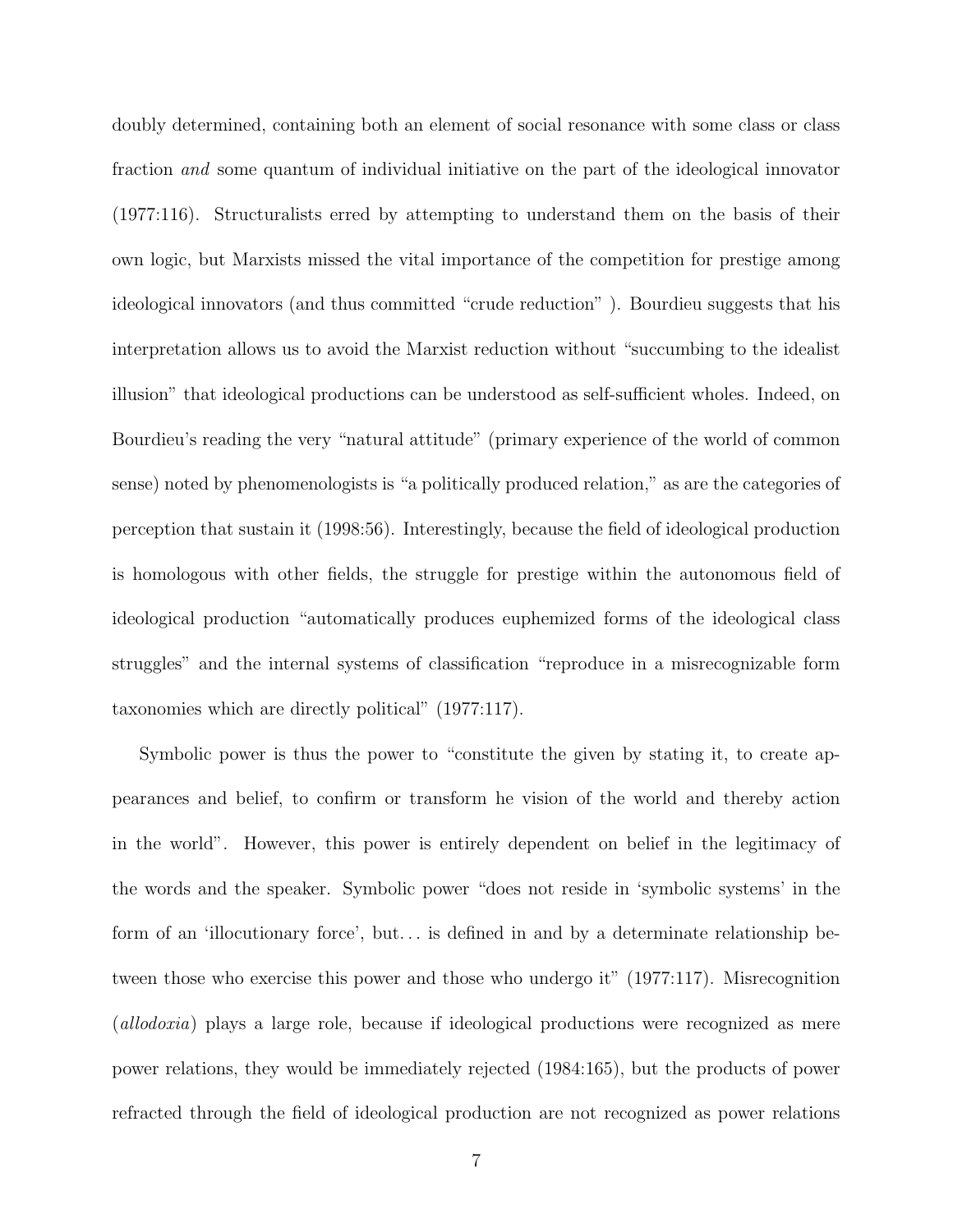as such (1977:118, 1984:142). Creation of symbolic capital requires that the field itself be misrecognized (1990:68). Indeed, Bourdieu goes so far as to say that "primary cognition is misrecognition, recognition of an order which is also [only?] established in the mind" (1984:172). Ultimately, symbolic power is a transfigured form of other kinds of power, and because it emerges from them, the symbolic relations of power "rend to reproduce and to reinforce the power relations that constitute the structure of social space" (1989:21). In other words, objective relations of power tend to reproduce themselves in relations of symbolic power. This is why the power to stipulate meaning is not unlimited – a symbolic order can only impose relations that are objectively in agreement with the objective structures of the social world (1998:55). Bourdieu argues that a better understanding of the process of "transmutation of different kinds of capital into symbolic capital" ought to be the goal of any science of practice.

Bourdieu identifies a tension in social science between treating social facts objectively and subjectively, as things and as representations (1989:15). Linking the objective position to Durkheim and Mauss, and the subjective position to Schutz, Bourdieu points out that scientific knowledge is "objective" in the former sense but merely a "construct of constructs" in the latter. Arguing that these movements stand in a dialectical relationship to one another, Bourdieu draws the classically Hegelian conclusion that they can be transcended by means of a synthesis. Identifying social reality not by reference to objects but to relations ("interactions... mask the structures that are realized in them"), he states that this relational approach undergirds the argument in La distinction (1989:16). Briefly, individuals are situated in social space according to the overall volume of capital they possess (first dimension) and according to the structure of their capital, (second dimension), which is given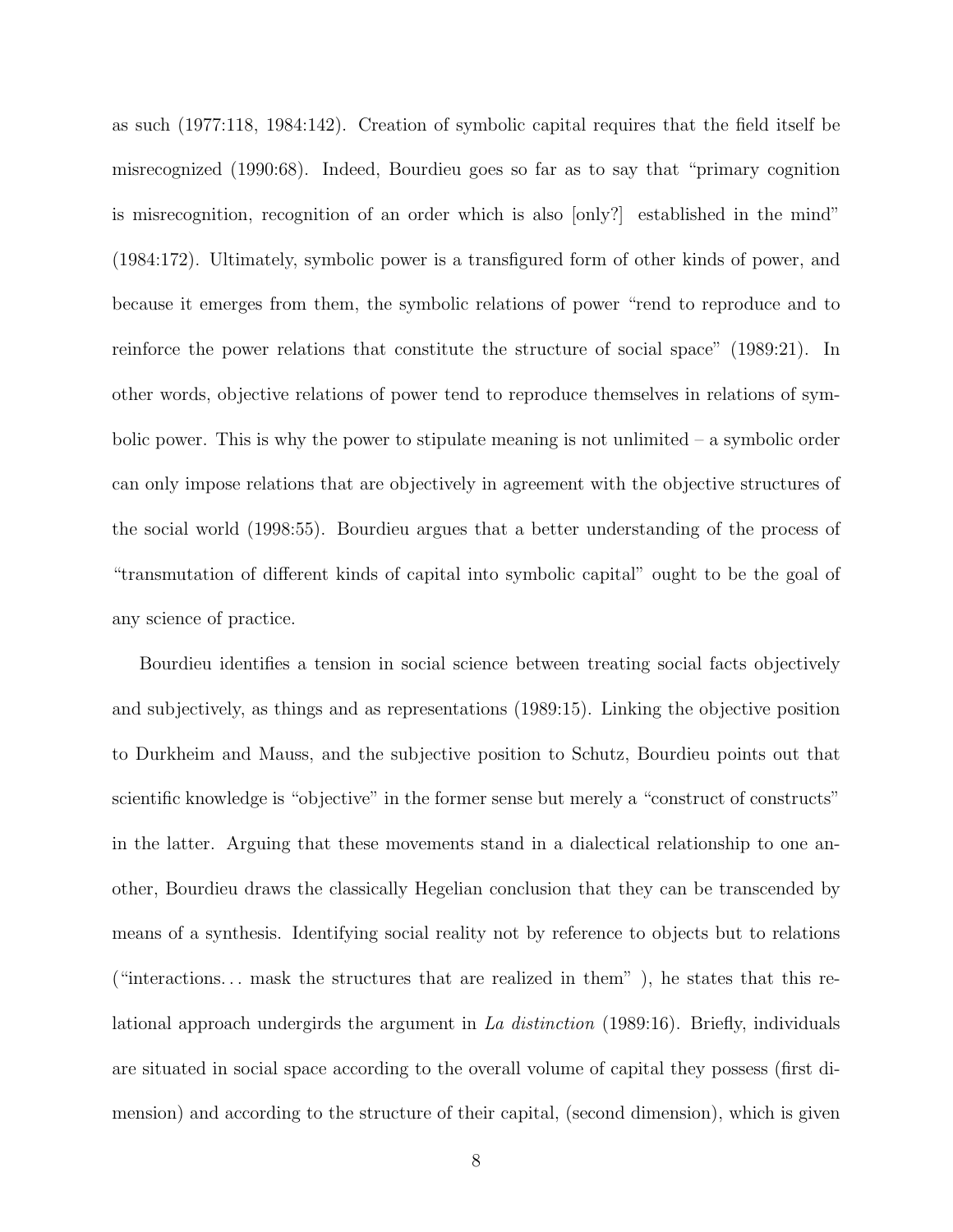by the relative weight of its economic, social and cultural components (1986:244). Symbolic capital, as we have seen, is capital that is "apprehended symbolically," which means that it exists in a relationship of misrecognition and recognition (see below), presupposing the intervention of the habitus  $(1986: \text{ note } 3).^{18}$ 

For these reasons, Bourdieu argues that social science must take both reality and perception as its object. The objectivist desire to discover the ultimate determinants of practice is justified, but "it must not lead one to forget that the official definition of reality is part of a full definition of social reality, and that this imaginary anthropology has very real effects" (1990:108). Scientific theories are part of social reality and can (as in the case of Marx) exert a "truly real power of construction". Ultimately, he believes in a kind of social construction of reality that occurs within structural limits, but that the structuring structures are themselves socially generated (1989:18). Thus, we are faced with a kind of "double structuring" , where the social world is structured both objectively, in the sense of strong associational regularities, and subjectively, in the sense that schemes of perception and appreciation express the state of relations of symbolic power (1989:20). Collectively, these mechanisms produce a common social world, though this common world features a great deal of indeterminacy and vagueness, yielding "semantic elasticity". This elasticity provides the scope for symbolic struggle over meaning, and the schemata of classification constituting social reality are "the stake par excellence" of political struggle, which is "a struggle to impose the legitimate principle[s] of vision and division" (1989:21).<sup>19</sup>

<sup>&</sup>lt;sup>18</sup>Because the social conditions of its transmission are more disguised and indirect than those of economic capital, social capital is more likely to be converted into symbolic capital than its economic counterpart (1986:245).

<sup>19</sup>Intriguingly, Bourdieu asserts that this process is most dynamic in the United States because "the indeterminacy and objective uncertainty of relations between practices and positions is at a maximum"  $(1989:20)$ .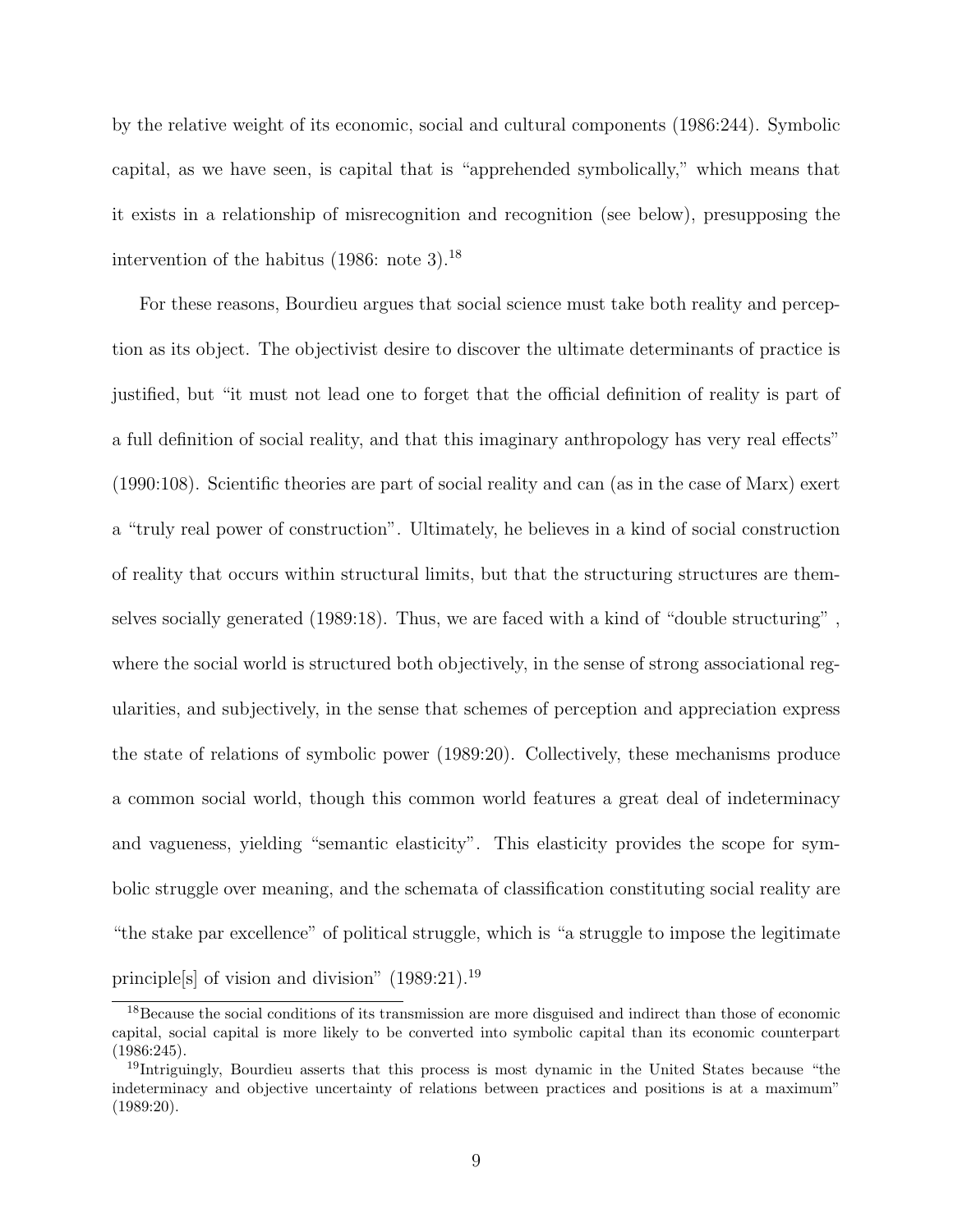Continued struggle is virtually guaranteed because in any society there will always be "conflicts between symbolic powers that aim at imposing the vision of legitimate divisions, that is, at constructing groups" (1989:22). In this sense, symbolic power is a power of "worldmaking".<sup>20</sup> The power to construct groups is the "form par excellence" of symbolic power,  $2<sup>1</sup>$ and requires that the symbolic power be based on the possession of symbolic capital (the accumulated social authority acquired in previous struggles) and that the proposed vision be founded on the objective affinities between the agents who will be brought together – actual facts about the world.<sup>22</sup> In this sense, symbolic power is a power of "consecration" or "revelation" – the power to reveal what is already present but unappreciated.

As a result, symbolic power is "political power par excellence"<sup>23</sup> (1989:23). Indeed, Bourdieu thinks that symbolic power is the ultimate basis of a state's legitimacy. He dissents from Weber's understanding of legitimacy as a conscious choice and instead locates it in "the immediate, prereflexive agreement between objective structures and embodied structures"  $(1998:56).<sup>24</sup>$  The state need not give orders or exercise physical coercion to produce an ordered social world, as long as it is capable of producing embodied cognitive structures that accord with objective structures. Bourdieu's conception of the state seems rather undertheorized (for instance, he calls it a "referee" (1989:15), but it is simultaneously "one of the major stakes" in the struggle for symbolic power (1997:186)), and indeed his system seems

<sup>20</sup>See Goodman 1978.

 $^{21}\rm{Bourdieu's}$  use of the "par excellence" formulation is somewhat excessive.

 $^{22}$ This is a sobering conclusion for activism – Bourdieu is arguing that "the power of constitution, a power to make a new group, through mobilization or to make it exist by proxy, by speaking on its behalf as an authorized spokesperson, can be obtained only as the outcome of a long process of institutionalization" (1989:23, my italics).

 $23$ See note 21.

<sup>&</sup>lt;sup>24</sup>"the effect of the hierarchies of legitimacy can be described as a particular case of the 'labelling' effect well known to social psychologists" (1984:86). Compare Goffman 1974.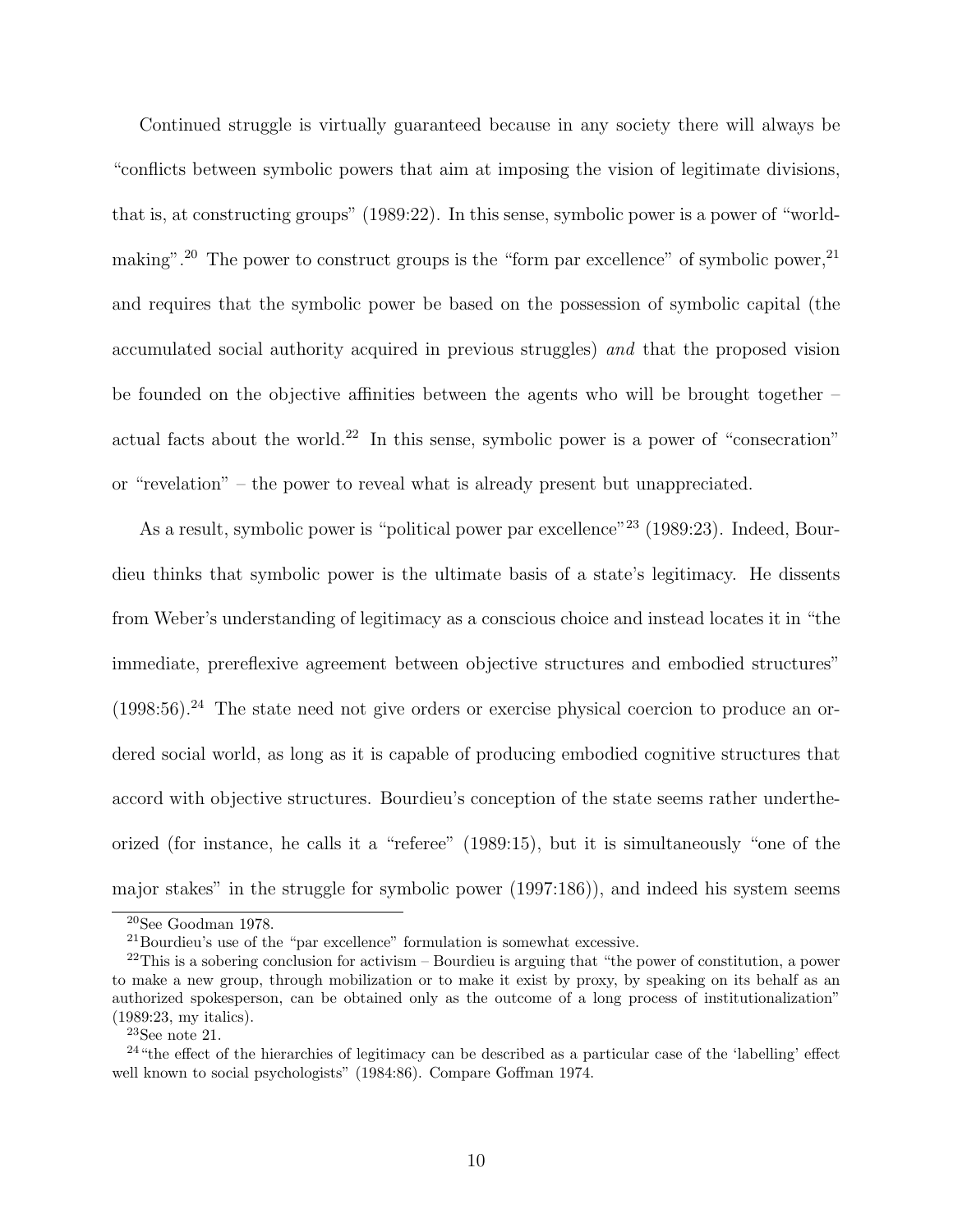to operate without any need for an organized force with a monopoly on physical violence, because the dominant class fractions already have a monopoly on symbolic violence (see 1998:58). The theory of symbolic power would thus appear to obviate the need for a state. This is clearly too neat, but we might salvage the theory by proposing that the inevitable slack in the system of symbolic power results in underdetermination of meaning and allows for disputes to arise despite consensus on fundamentals (for instance, both robber and robbed tend to approve of the system of private property), thus motivating a state to handle the disputes that arise as a result of uncertainty (by definition, a state would not be able to handle disputes arising from attempts to change symbolic meaning).

Bourdieu's work is characterized by a sort of methodological monism. He is reluctant to discuss individuals without considering their immediate contexts, relationships and trajectories, which leads him to repeatedly argue that, essentially, everything is connected to everything else  $(1984:103, 107, 126, 464).$ <sup>25</sup> The discussion of symbolic power thus defies operationalization considerations, and must leave any social scientist at a loss as to how to measure such power in action. In addition, Bourdieu is powerfully critical of the concept of political opinion, and argues that by accepting the premise that political actions are always considered acts of judgment, we are unable to even ask the most fundamental political questions.<sup>26</sup> Instead, he identifies two other modes by which political 'opinions' are produced – class ethos and party bias  $(1984:418).^{27}$  This leads him to vituperatively criticize "the

<sup>&</sup>lt;sup>25</sup> "The structural causality of a network of factors is quite irreducible to the cumulated effects of the set of linear relations, of different explanatory force, which the necessities of analysis oblige one to isolate, those which are established between the different factors, taken one by one, and the practice in question; through each of the factors is exerted the efficacy of all the others, and the multiplicity of determinations leads not to indeterminacy but to over-determination" (1984:107).

<sup>&</sup>lt;sup>26</sup> "The most fundamental political problem, the question of the modes of production of the answer to a political question, is completely masked when one accepts the intellectualist premise that every answer to a political question is the product of an act of political judgement" (1984:418).

<sup>&</sup>lt;sup>27</sup> "The populist inclination to credit the working classes with a 'politics', spontaneously and naturally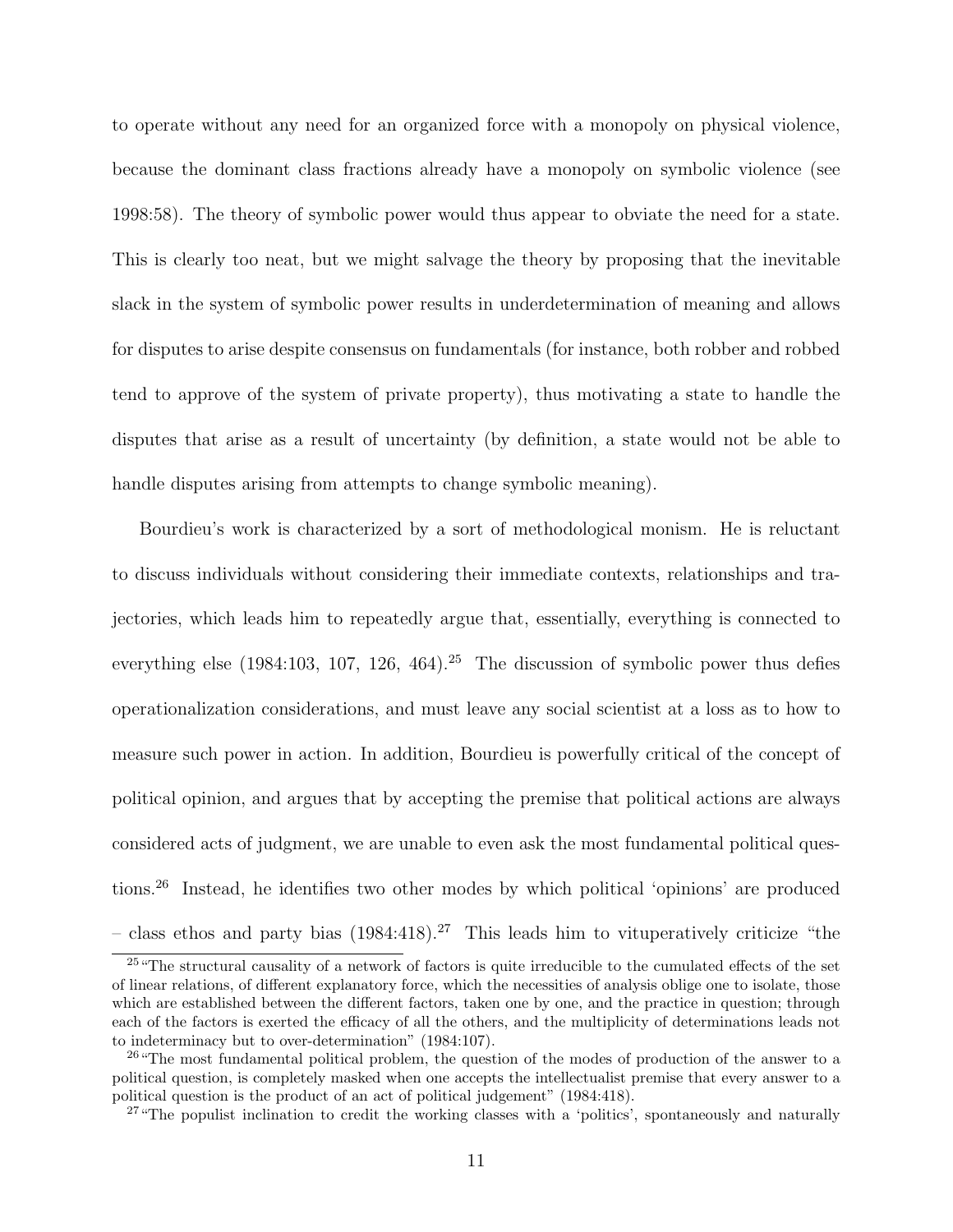logocentrism of the 'politico-scientific' survey which, in its methodological innocence, performs a sort of in vitro replication of the most fundamental effect of the division of political labour."<sup>28</sup> He argues that this logocentrism and intellectualism have "prevented us from seeing that, as Leibniz put it, 'we are automatons in three-quarters of what we do'" (1984:474). The implications for the theory of rational choice seem dire.

While the implications of all this theoretical reflection for social science methodology are sobering, the implications for political theory seem all the more acute. Bourdieu argued that people are driven by a "logical conformism" and a "moral conformism"<sup>29</sup> to reach "an immediate, prereflexive consensus on the meaning of the world, which is the basis of the experience of the world as the 'common-sense' world." It immediately follows, argued Bourdieu, that "the theory of knowledge of the social world is a fundamental dimension of political theory" because this 'common-sense' is itself politically determined (1997:173).<sup>30</sup> We are thus conformists in spite of ourselves, and the real determinants of our conformity lie beyond the ballot box or the political meeting in a shadow world of symbolic power, rendering (as we have seen) any activism or political activity not so much pointless as misdirected, aimed at the purely formal levers of power, by which we can never obtain the change we endowed with the properties included in the dominant definition of politics, ignores the fact that the practical mastery expressed in everyday choices (which may or may not be capable of being constituted as political

in terms of the dominant definition) is based not on the explicit principles of an ever vigilant, universally competent consciousness, but on the implicit schemes of thought and action of a class habitus...a class unconscious rather than a class consciousness" (1984:418-419).

<sup>28</sup>"By offering a choice among several utterances and asking for a position to be taken on the alreadyuttered, the survey...proceeds as if it had already resolved the essential problem of politics, namely, the question of the transmutation of experience into discourse, of the unformulated ethos into a constituted, constituting logos, of a class sense" (1984:460).

 $29$ For the origins of these terms, see Durkheim 1912.

<sup>&</sup>lt;sup>30</sup>"In order for symbolic domination to be set up, the dominated have to share with the dominant the schemes of perception and appreciation through which they are perceived by them and through which they perceive them; they have to see themselves as they are seen. In other words, their knowledge and recognition have to be rooted in practical dispositions of acceptance and submission, which, because they do not pass through deliberation and decision, escape the dilemma of consent or constraint" (1997:198).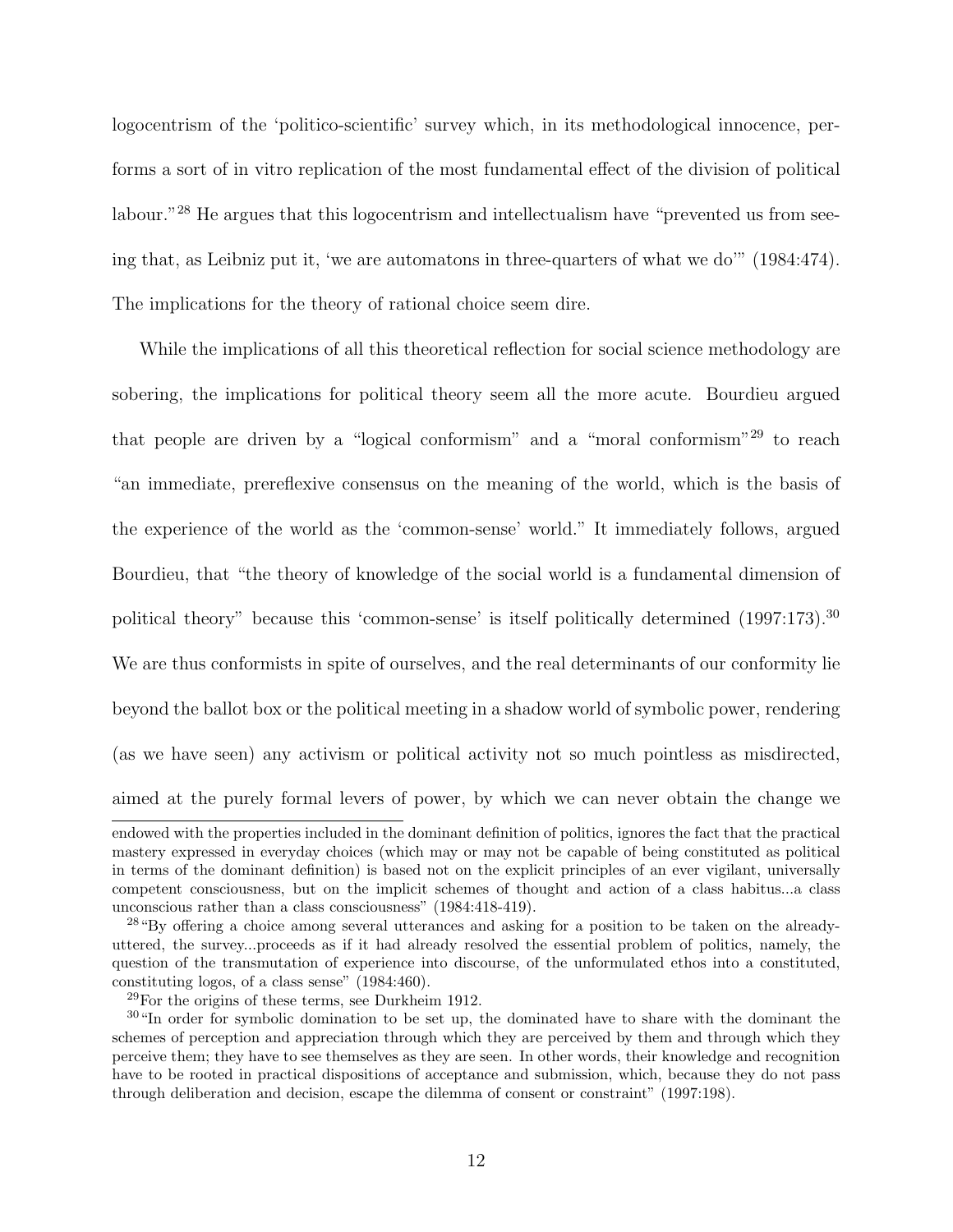seek.

It would seem that Bourdieu has undone the naturalizing of judgment only too well. Not only is taste not objective, it is a pernicious, subjective servant of the powerful, conspiring to keep us in our place through our own unconscious complicity. Bourdieu would no doubt hold out the weak hope that we can at least discover our own socializations and attempt to 'deprogram' ourselves. But we can take a more encouraging line by noticing that the picture of "structuring beings who structure" opens up powerful new avenues of research. Recent work has argued that Bourdieu's process may not be as coherent as he supposed, in the sense that multiple "orders of worth" (or symbolic orders) may exist at the same time (Boltanski and Thévenot 2006). The crosscutting of the symbolic orders characteristic of the modern world could insulate us from the deterministic fate that Bourdieu foresaw, as the intersection of these spheres of value (Walzer 1983) seems likely to provide us with opportunities to link issues and take actions in one sphere that affect another (see Putnam 1988). This proliferation of strategic possibilities is contingent on the conscious understanding of symbolic power, requiring precisely the sort of conscious "deprogramming" Bourdieu would advocate.

While the interaction of symbolic orders provides a conscious citizen of a modern liberal democracy with a scope of possibility that Bourdieu's subjects in 1960s France could not have imagined, we can interpret this possibility as a mere increase in the attractiveness of the exit option (Hirschman 1970), induced by the presence of complementary and competing symbolic orders or "orders of worth". This should have two implications for existing symbolic orders. As Bourdieu repeatedly points out, the exercise of symbolic power is dependent on the tacit, unconscious consent of the dominated classes. It seems an open question whether we should expect newly-awakened dominated classes to fight for a new symbolic order if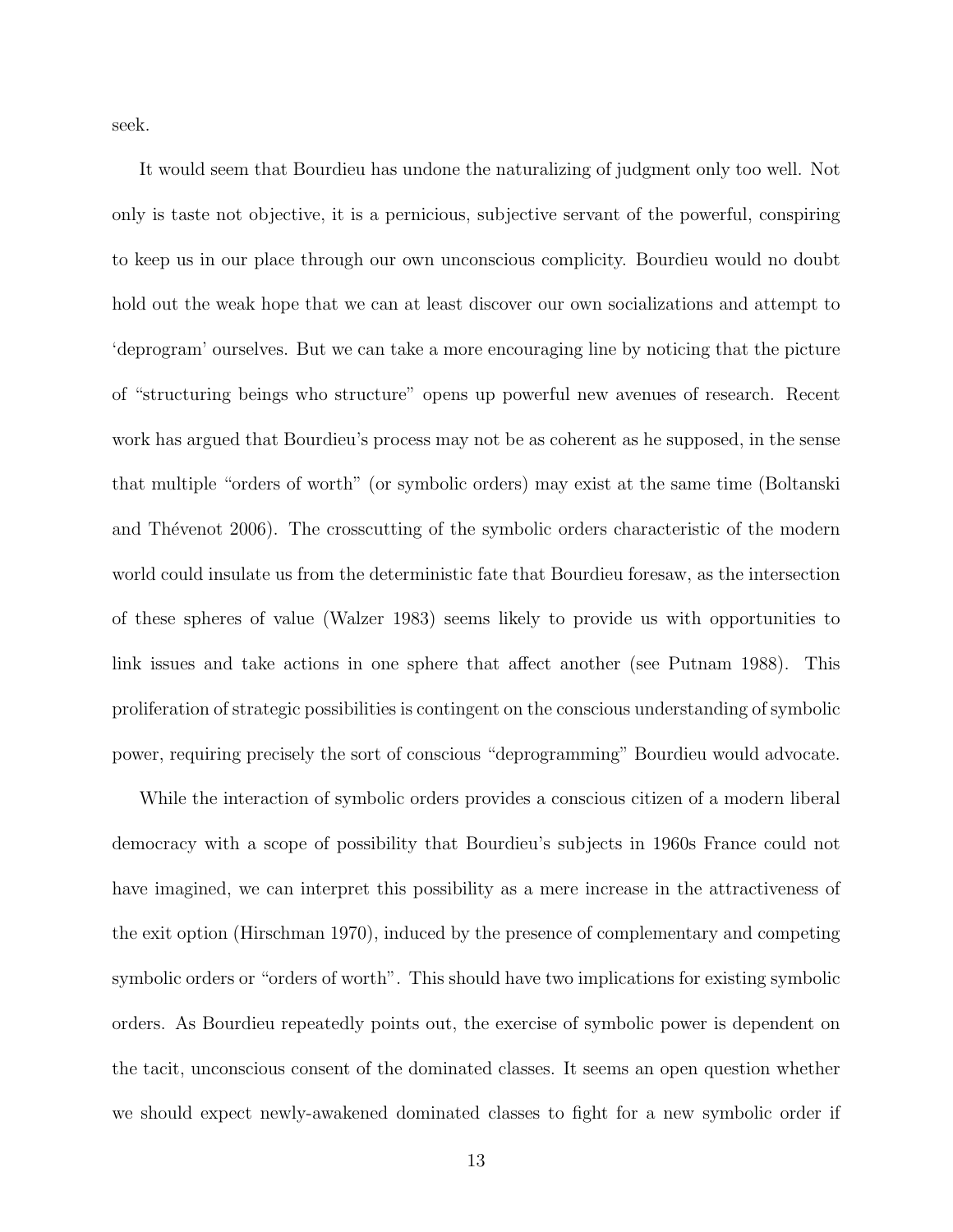they have the option to simply reinterpret their life according to a distinct order of worth. In other words, the proliferation of spheres of value may undermine our incentive to fight for any of them. This appears to be a substantial point of difference between Walzer and Bourdieu – while Walzer joins Madison and Machiavelli in seeing a multiplicity of spheres of value as a source of political stability, Bourdieu seems to think that incommensurability (across fields) is a source of domination. As he only accepted the existence of one symbolic order at a time, it is difficult to decide just what he would have made of arguments involving more than one such order, but it is easy to imagine him making a similar claim: that the impossibility of translating capital from one social order to another provides an incentive to (tacitly) accede to domination.

It is tempting to wave one's hands and declare that structuring beings who structure will find a way around all this. Indeed, all it may take is a tacit shift from a "logic of appropriateness" to a "logic of consequences" where behavior that had been heretofore reflexive and non-calculating is explicitly rationalized (Fearon and Wendt 2002). But this process cannot be applied to all of social life. Our best hope may be that by proliferating symbolic orders, we democratize access to the dominant class. A human nature that can transcend symbolic power seems remote, but a cultivated distaste for the idea of domination, combined with a ruthless process of uncovering and highlighting tacit domination, may provide the best corrective to our apparently unconscious and ineradicable tendency to dominate one another.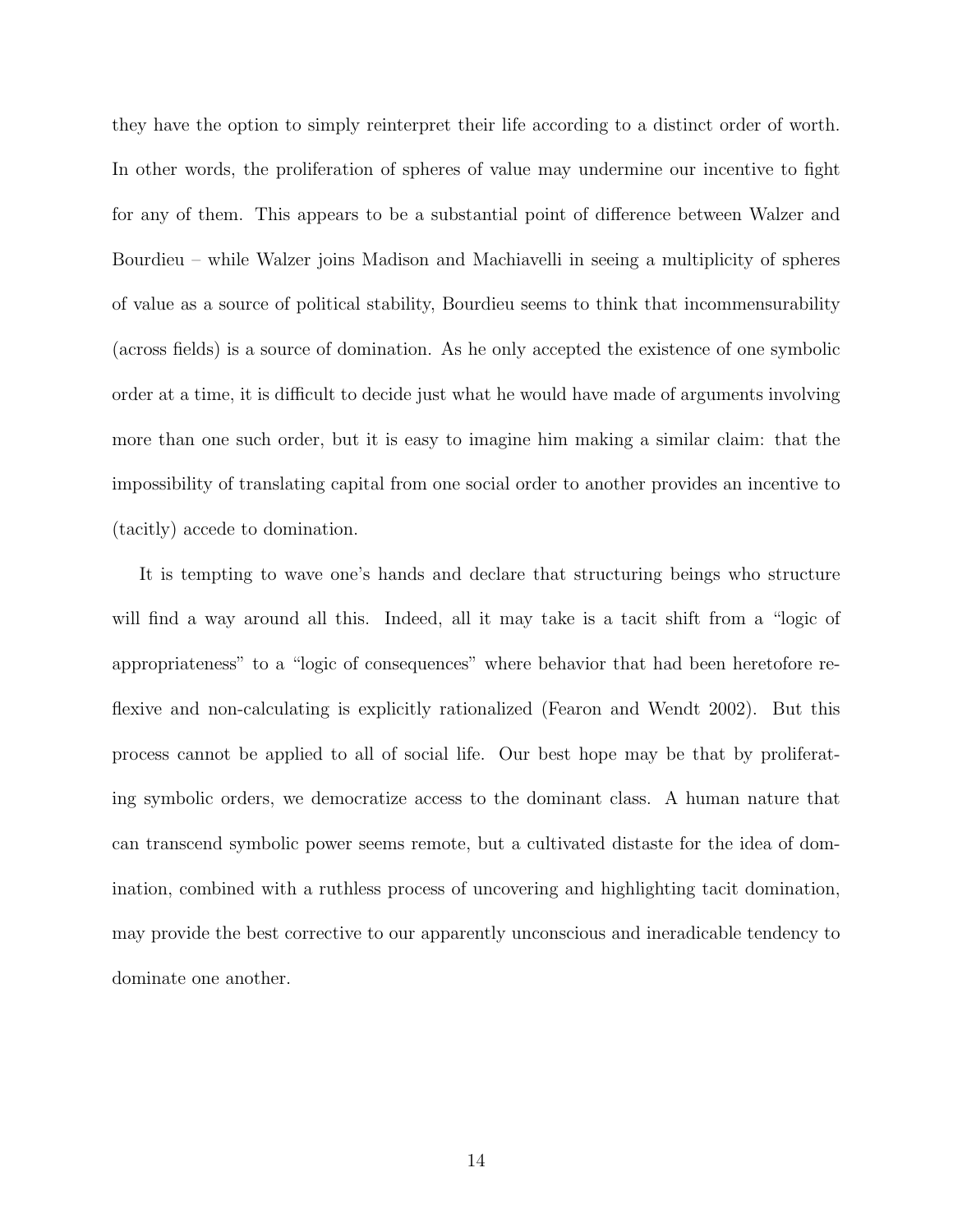## SYMBOLIC INSTRUMENTS

| as<br>STRUCTURING<br>STRUCTURES                                                                                                   | as<br>STRUCTURED<br>STRUCTURES                 | as<br>INSTRUMENTS<br>OF DOMINATION                                                                                       |  |
|-----------------------------------------------------------------------------------------------------------------------------------|------------------------------------------------|--------------------------------------------------------------------------------------------------------------------------|--|
| instruments<br>for knowledge                                                                                                      | means of<br>communication                      | power                                                                                                                    |  |
| and construction<br>of objective<br>world                                                                                         | (language/culture<br>vs. speech/<br>behaviour) | division of labour<br>(social classes)<br>division of<br>ideological labour<br>(mental/manual)<br>domination<br>function |  |
| Symbolic forms                                                                                                                    | Symbolic objects                               | Ideologies                                                                                                               |  |
| subjective                                                                                                                        | objective                                      | (vs. myths,                                                                                                              |  |
| structures<br>(modus operandi)                                                                                                    | structures<br>(opus operatum                   | languages)                                                                                                               |  |
| KANT - CASSIRER                                                                                                                   | HEGEL - SAUSSURE                               | MARX                                                                                                                     |  |
| SAPIR-WHORF-DURKHEIM-LEVI-STRAUSS<br>(culturalism) MAUSS (semiology)<br>Social<br>forms of<br>classification                      |                                                | Bodies of<br>specialists<br>competing for<br>monopoly of<br>legitimate<br>symbolic<br>production<br>WEBER                |  |
| Signification:<br>objectivity as                                                                                                  | Signification:                                 |                                                                                                                          |  |
| agreement of                                                                                                                      | objectivity as<br>product of                   |                                                                                                                          |  |
| subjects                                                                                                                          | communication<br>that is condition             |                                                                                                                          |  |
| (consensus)                                                                                                                       | of communication                               |                                                                                                                          |  |
| sociology of symbolic forms                                                                                                       |                                                |                                                                                                                          |  |
| contribution of symbolic power to<br>gnoseological order                                                                          |                                                |                                                                                                                          |  |
| = meaning = consensus i.e. doxa                                                                                                   |                                                | ٠                                                                                                                        |  |
| orthodoxy                                                                                                                         |                                                |                                                                                                                          |  |
| Ideological power as specific contribution<br>of symbolic violence (inculcation of habitus)<br>to political violence (domination) |                                                |                                                                                                                          |  |
|                                                                                                                                   |                                                |                                                                                                                          |  |

Bourdieu's taxonomy of misunderstandings: how symbolic instruments have been understood (1977:113).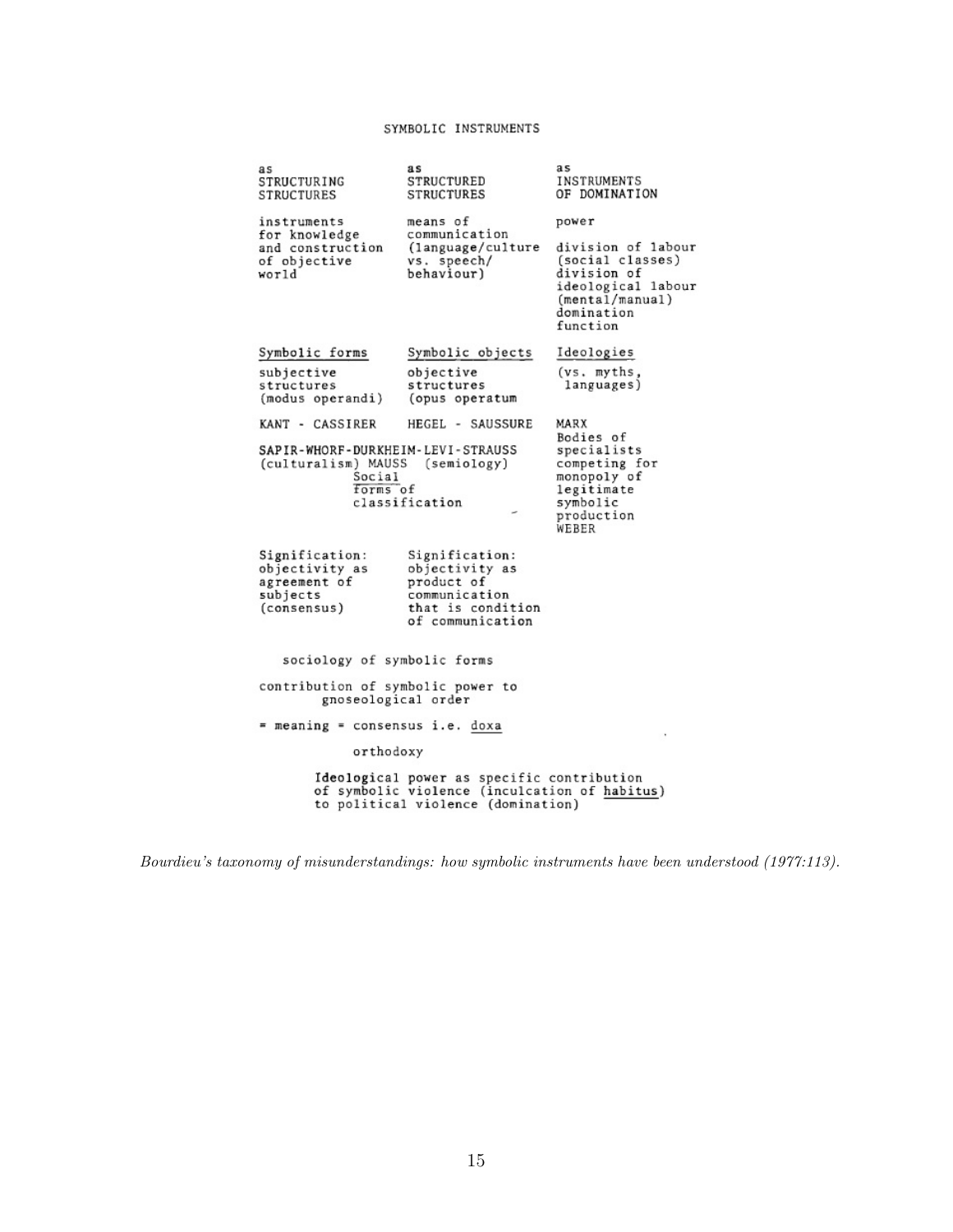## 1 References

- Boltanski, Luc and Laurent Thévenot. [1991] 2006. On Justification: The Economies of Worth, trans. C. Porter. Princeton: Princeton University Press.
- Bourdieu, Pierre. 1977. "Symbolic Power," trans. Colin Wringe. pp. 112-119 in Denis Gleeson (ed.) Identity and Structure: Issues in the Sociology of Education. Driffield, UK: Nafferton. Originally published in Annales, vol. 32 (1977), pp. 405-11.
- Bourdieu, Pierre. 1979. La distinction: critique sociale du jugement. Paris: Les Éditions de Minuit.
- Bourdieu, Pierre. 1984. Distinction: A Social Critique of the Judgment of Taste, trans. R. Nice. Harvard: Routledge & Kegan Paul Ltd. / Harvard University Press.
- Bourdieu, Pierre. 1986. "The Forms of Capital" in Richardson, ed. Handbook of Theory and Research for the Sociology of Education. New York: Greenwood Press, pp. 241-258.
- Bourdieu, Pierre. 1989. "Social Space and Symbolic Power," trans. L. Wacquant. Sociological Theory, Vol. 7, No. 1, pp. 14-25. (Transcript of a lecture delivered at the University of California San Diego, March 1986).
- Bourdieu, Pierre. 1990. The Logic of Practice, trans. R. Nice. Stanford: Stanford University Press.
- Bourdieu, Pierre. 1991. Language and Symbolic Power, trans. G. Raymond and M. Adamson. Cambridge, UK: Polity.
- Bourdieu, Pierre. 1997. Pascalian Meditations. Stanford: Stanford University Press.
- Bourdieu, Pierre. 1998. Practical Reason: On the Theory of Action. Stanford: Stanford University Press.
- Durkheim, Émile. [1912] 1915. The Elementary Forms of the Religious Life, trans. J. Swain. London: Allen & Unwin.
- James Fearon and Alexander Wendt, "Rationalism v. Constructivism: A Skeptical View" , in W. Carlsnaes, T. Risse, and B. Simmons, eds., Handbook of International Relations (1st ed.). Thousand Oaks, CA: Sage Publications, 2002.
- Goffman, Erving. 1974. Frame analysis: An essay on the organization of experience. London: Harper and Row.
- Goodman, Nelson. 1978. Ways of Worldmaking. Indianapolis: Hackett Publishing Company.